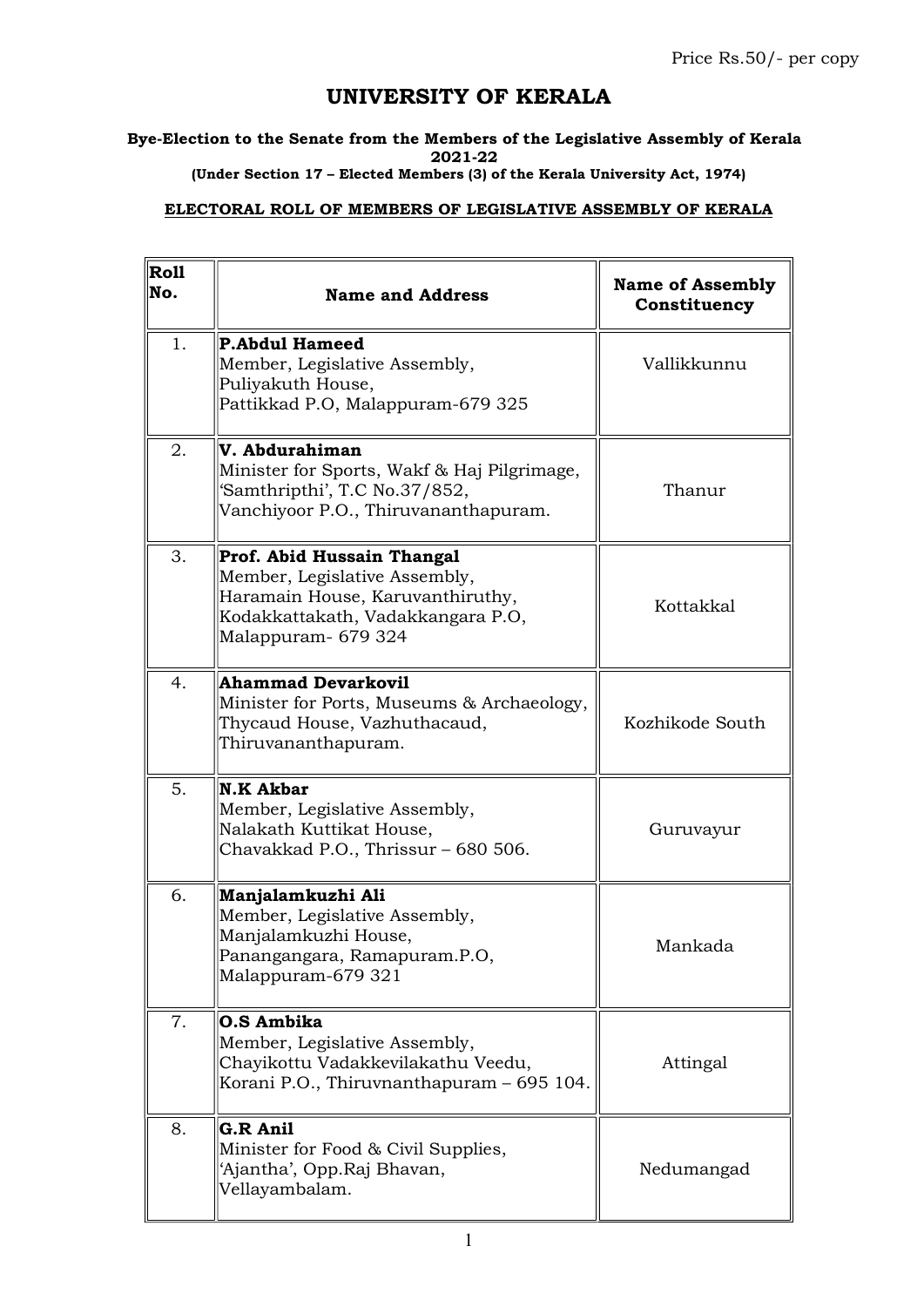| 9.  | <b>A.P.Anil Kumar</b><br>Member, Legislative Assembly,<br>Sreelakam, Thazhvaram Road,<br>Malappuram.P.O, Malappuram-676 505.      | Wandoor            |
|-----|-----------------------------------------------------------------------------------------------------------------------------------|--------------------|
| 10. | Anoop Jacob<br>Member, Legislative Assembly,<br>Thannikunnel House,<br>Oliyappuram P.O., Koothattukulam,<br>Ernakulam - 686 662.  | Piravom            |
| 11. | K. Ansalan<br>Member, Legislative Assembly,<br>Vattavila Puthenveedu, Vazhuthoor,<br>Thiruvananthapuram-695 121.                  | Neyyattinkara      |
| 12. | Antony John<br>Member, Legislative Assembly,<br>Kumbappilly House, Kozhippilly .P.O,<br>Kothamangalam - 686 691.                  | Kothamangalam      |
| 13. | Antony Raju<br>Minister for Transport,<br>Manmohan Bungalow,<br>Vellayamblam, Thiruvananthapuram.                                 | Thiruvananthapuram |
| 14. | P.V.Anvar<br>Member, Legislative Assembly,<br>Puthan Veettil House,<br>Perakamanna P.O., Malappuram - 676 541.                    | Nilambur           |
| 15. | Anwar Sadath<br>Member, Legislative Assembly,<br>Oolikkara House, Parambayam,<br>Nedumbassery P.O,<br>Aluva, Ernakulam - 683 585  | Aluva              |
| 16. | <b>M.S</b> Arun Kumar<br>Member, Legislative Assembly,<br>Mannathumpattu House,<br>Kallimel P.O., Mavelikkara - 690 509.          | Mavelikkara        |
| 17. | C.K.Asha<br>Member, Legislative Assembly,<br>Kiran Nivas, Kudavechoor P.O,<br>Vaikom, Kottayam - 686 144.                         | Vaikom             |
| 18. | A.K.M Ashraf<br>Member, Legislative Assembly,<br>Ceeyem Minnath,<br>Near Kadambar School,<br>Kadambar P.O., Manjeshwar - 671 323. | Manjeswaram        |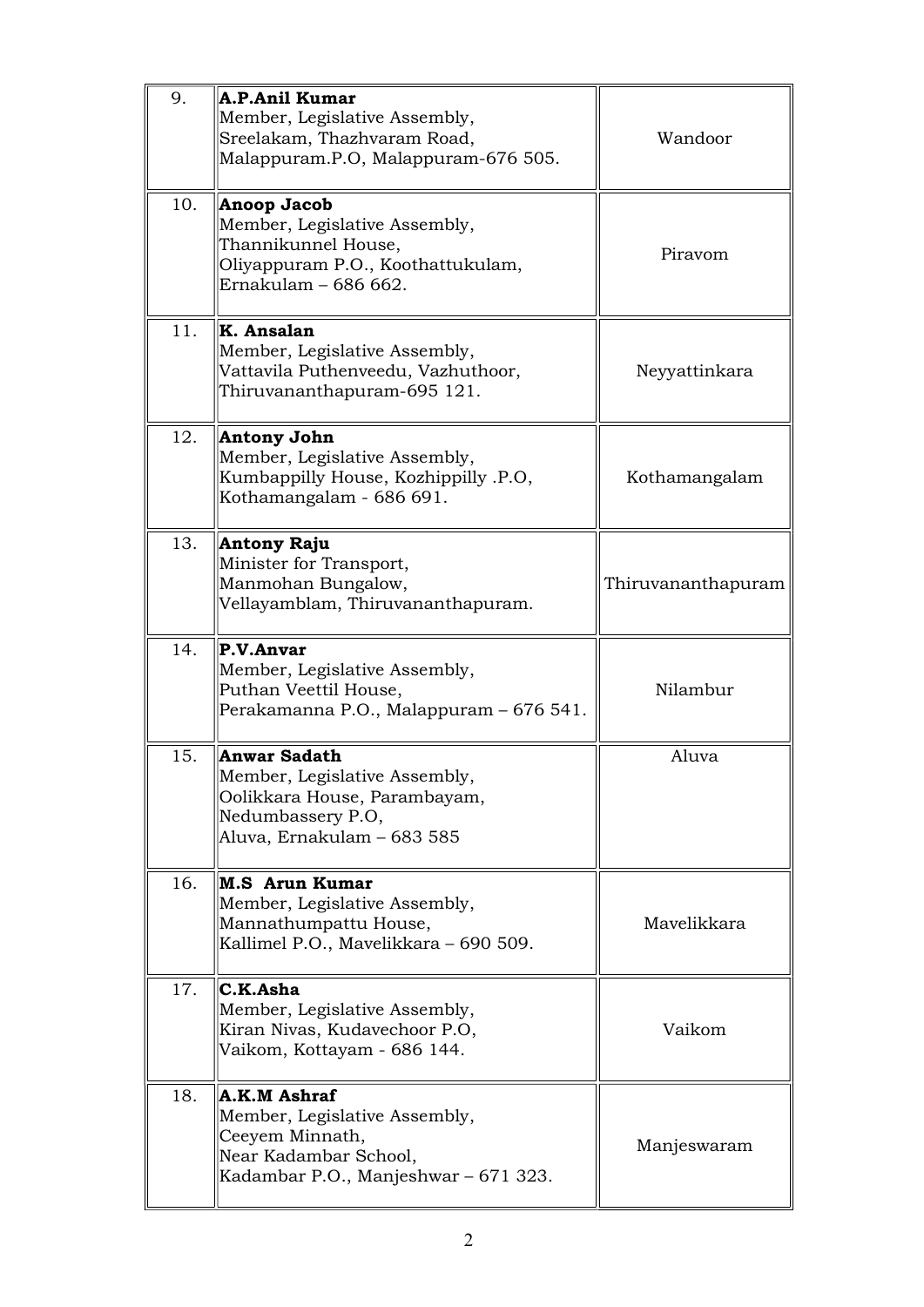| 19. | K.Babu (Nemmara)<br>Member, Legislative Assembly,<br>Sreedhalam, Pezhumpara,<br>Chathamangalam.P.O,<br>Nenmara, Palakkad - 678 508                        | Nemmara         |
|-----|-----------------------------------------------------------------------------------------------------------------------------------------------------------|-----------------|
| 20. | K.Babu (Thripunithura)<br>Member, Legislative Assembly,<br>Kannuparambath House,<br>Sanskrit College Road,<br>Thripunithura P.O.,<br>Ernakulam - 682 301. | Thripunithura   |
| 21. | P.Balachandran<br>Member, Legislative Assembly,<br>'Krishna', Pipeline Road,<br>Mannuthi, Thrissur – 680 641.                                             | Thrissur        |
| 22. | <b>K.N Balagopal</b><br>Minister for Finance,<br>'Pournami', Cliff House Compound,<br>Nanthancode, Thiruvananthapuram.                                    | Kottarakkara    |
| 23. | P. K. Basheer<br>Member, Legislative Assembly,<br>Firdouse House,<br>EP/12/300, Pathappiriyam P.O,<br>Edavanna - 676 123.                                 | Eranad          |
| 24. | I.C. Balakrishnan<br>Member, Legislative Assembly,<br>Illathumoola House,<br>Kenichira P.O., Sulthan Bathery – 673 596.                                   | Sulthanbathery  |
| 25. | Dr.R.Bindu<br>Minister for Higher Education and Social<br>Justice,<br>Xanadu, Vazhuthacaud,<br>Thiruvananthapuram.                                        | Irinjalakuda    |
| 26. | E.Chandrasekharan<br>Member, Legislative Assembly,<br>'Parvathi', Perumbala P.O.,<br>Kalanad, Kasaragod – 671 317.                                        | Kanhangad       |
| 27. | J.Chinchurani,<br>Minister for Animal Husbandry and Zoos,<br>'Ashoka', Cliff House Compound<br>Nanthancode, Thiruvananthapuram.                           | Chadayamangalam |
| 28. | P.P Chitharanjan<br>Member, Legislative Assembly,<br>'Aiswarya', Zachariah Ward,<br>Alappuzha.                                                            | Alappuzha       |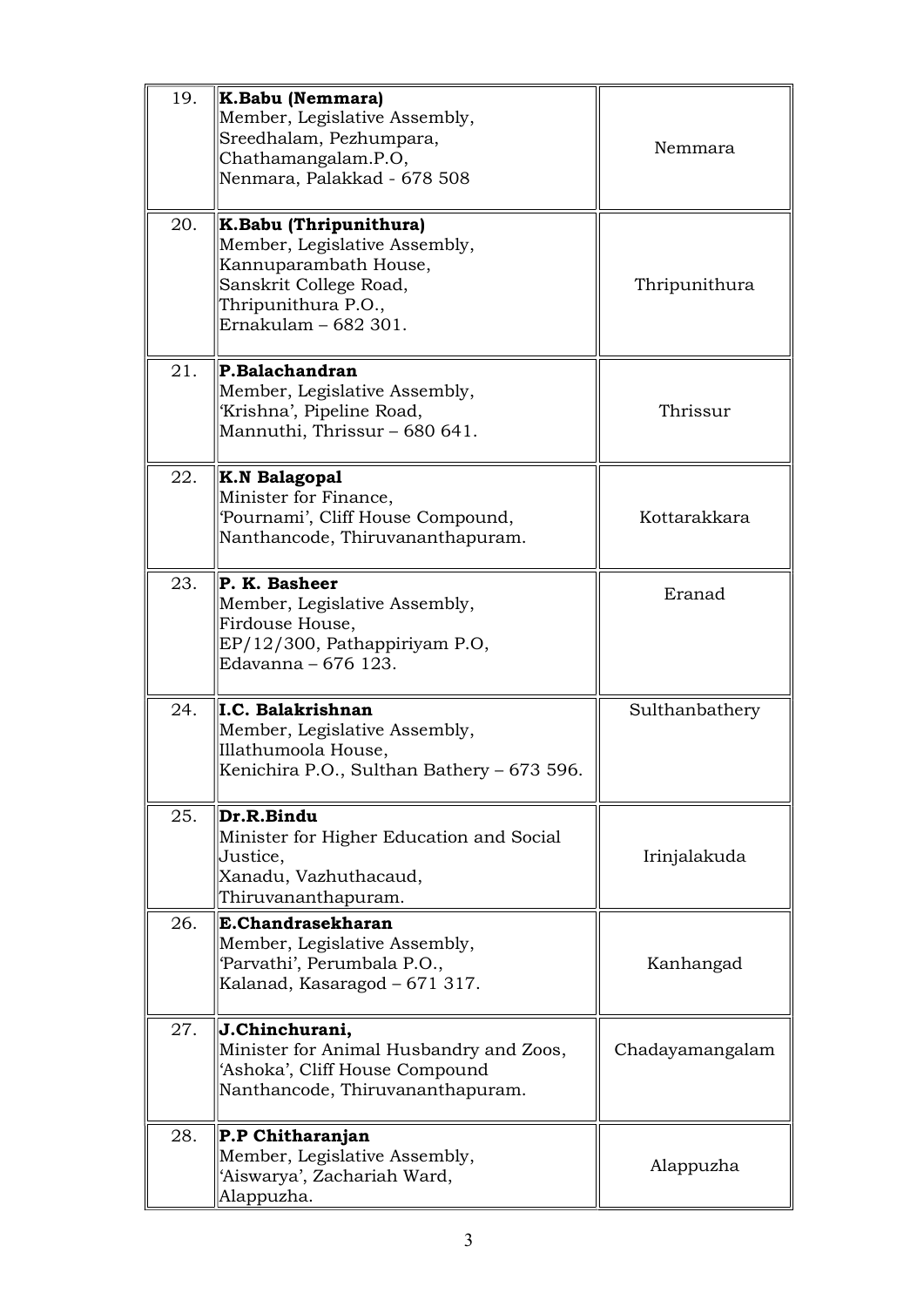| 29. | Daleema<br>Member, Legislative Assembly,<br>Jodale, Poojappura West,<br>Aroor P.O., Cherthala - 688 534.                                                               | Aroor         |
|-----|------------------------------------------------------------------------------------------------------------------------------------------------------------------------|---------------|
| 30. | <b>Eldose P Kunnapillil</b><br>Member, Legislative Assembly,<br>Kunnappillil House,<br>Pulluvazhi P.O, Perumbavoor,<br>Ernakulam- 683 541.                             | Perumbayoor   |
| 31. | K. B. Ganesh Kumar<br>Member, Legislative Assembly,<br>"Krishna", Manchalloor,<br>Pathanapuram P.O., Kollam.                                                           | Pathanapuram  |
| 32. | Chittayam Gopakumar<br>Deputy Speaker,<br>"Swathi", Legislature Complex,<br>Vikas Bhavan P.O.,<br>Thiruvananthapuram - 695 033.                                        | Adoor         |
| 33. | <b>M.V Govindan Master</b><br>Minister for Local Self Governments,<br>Rural Development and Excise,<br>Nest, Cliff House Compound,<br>Nanthancode, Thiruvananthapuram. | Thalipparamba |
| 34. | C.K.Hareendran<br>Member, Legislative Assembly,<br>Sindhooram, Moonnukallinmoodu,<br>Maruthoor, Koottappana,<br>Neyyattinkara P.O - 695 121.                           | Parassala     |
| 35. | T.V. Ibrahim<br>Member, Legislative Assembly,<br>Thazhath Veettil,<br>Athannikkal, Vellur P.O,<br>Pookottur,<br>Malappuram-676 517.                                    | Kondotty      |
| 36. | Dr. K.T.Jaleel<br>Member, Legislative Assembly,<br>Gazal, Kooriparambil Thekkumpatt,<br>Thozhuvanoor P.O.,<br>Valancherry, Malappuram.                                 | Thavanur      |
| 37. | Kanathil Jameela<br>Member, Legislative Assembly,<br>Kanathil House,<br>Annassery (Post), Thalakulathur,<br>Kozhikode.                                                 | Koyilandy     |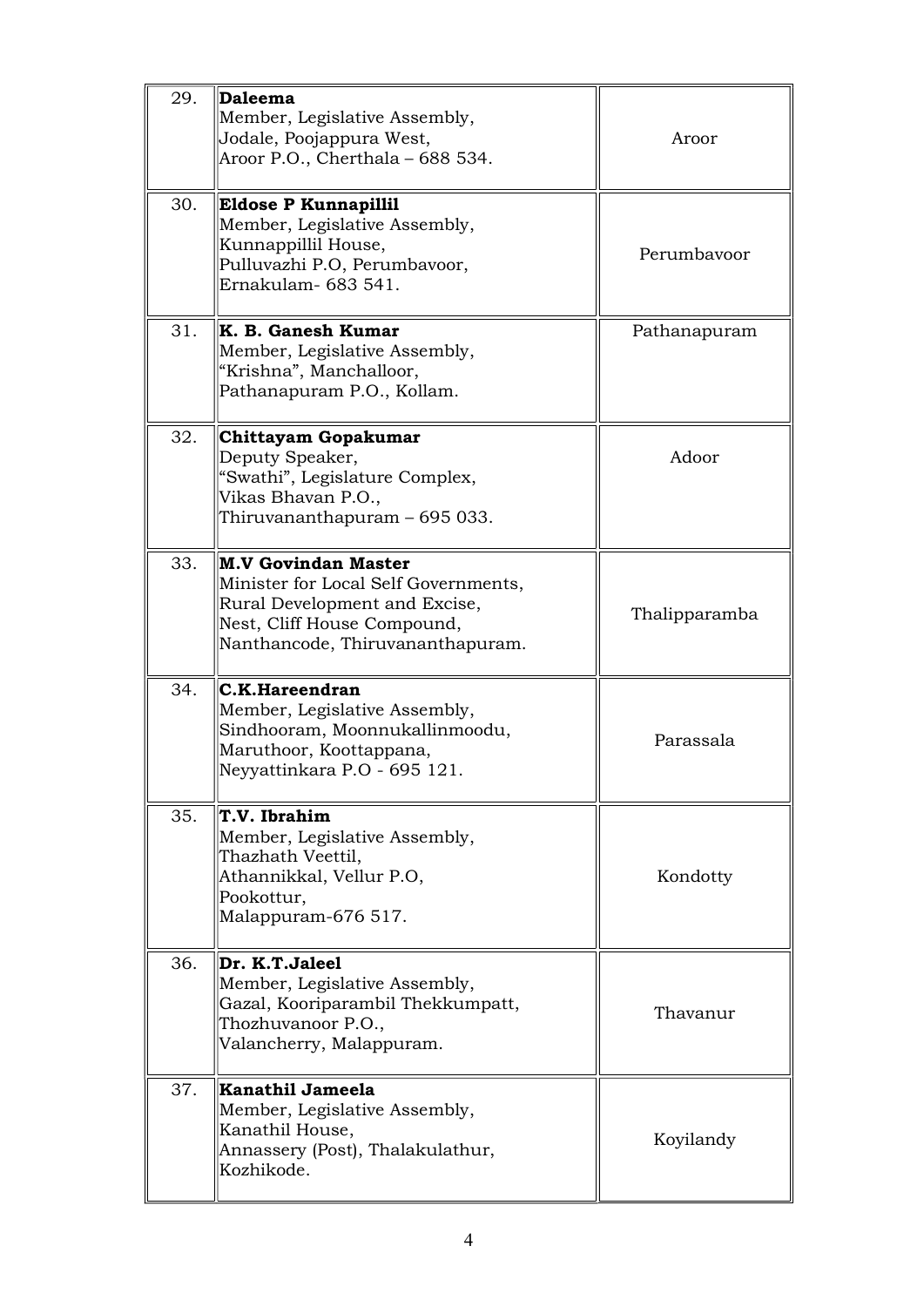| 38. | G. S. Jayalal<br>Member, Legislative Assembly,<br>S.G Vihar (Krishnasmruthy),<br>Chirakkara P.O, Kollam - 691 578.                            | Chathannoor   |
|-----|-----------------------------------------------------------------------------------------------------------------------------------------------|---------------|
| 39. | Dr. N. Jayaraj<br>Government Chief Whip,<br>"Indeevaram",<br>Champakara P.O,<br>Karukachal, Kottayam- 686 540                                 | Kanjirappally |
| 40. | K.U Jenish Kumar<br>Member, Legislative Assembly,<br>Kalayil, Kochukoyikal P.O.,<br>Seethathode - 689 667.                                    | Konni         |
| 41. | Job Maichil,<br>Member, Legislative Assembly,<br>Nedumparambil,<br>Malakunnam P.O. - 686 535.                                                 | Changanassery |
| 42. | P.J.Joseph<br>Member, Legislative Assembly,<br>"Palathinal House",<br>Purapuzha.P.O,<br>Thodupuzha - 685 583.                                 | Thodupuzha    |
| 43. | V.Joy<br>Member, Legislative Assembly,<br>"Souhrudam",<br>Perunguzhi P.O<br>Chirayinkeezh,<br>Thiruvananthapuarm-695 305.                     | Varkala       |
| 44. | O.R.Kelu<br>Member, Legislative Assembly,<br>Olanchery Puthenmittom House,<br>Mullankolli,<br>Kattikulam.P.O,<br>Wayanad - 670 646            | Mananthavady  |
| 45. | K. Krishnankutty<br>Minister for Electricity,<br>Periyar, Cliff House Compound,<br>Nanthancode, Thiruvananthapuram.                           | Chittoor      |
| 46. | P.K Kunhalikutty,<br>Member, Legislative Assembly,<br>Pandikadavath House,<br>Pattarkadavu Post,<br>Panakkad Vazhi,<br>Malappuram $-676519$ . | Vengara       |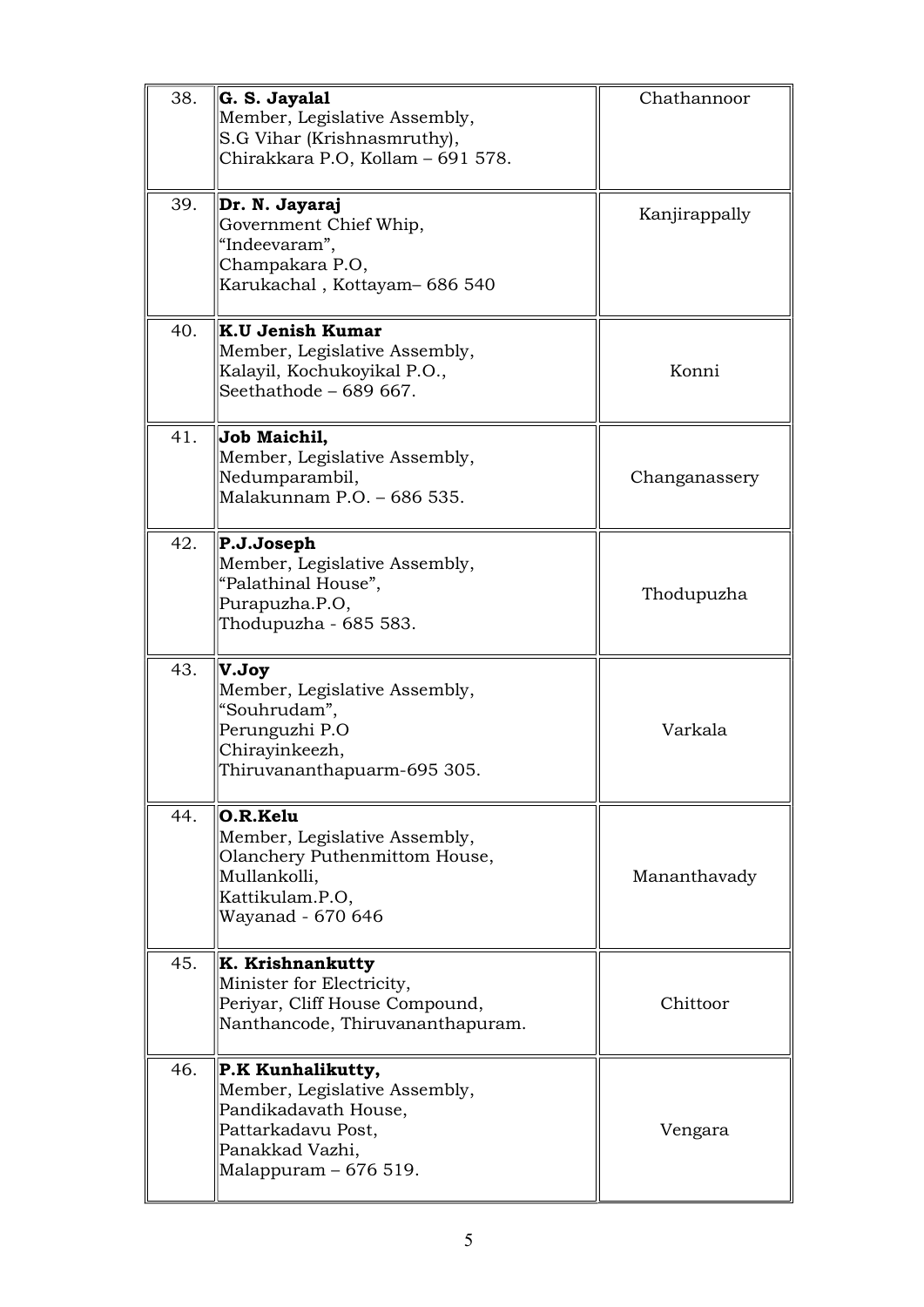| 47. | C.H Kunhambu,<br>Member, Legislative Assembly,<br>Sruthi Nilayam,<br>Chinmaya Colony,<br>Vidhyanagar P.O.,<br>Kasargod – 671 123.     | Udma           |
|-----|---------------------------------------------------------------------------------------------------------------------------------------|----------------|
| 48. | K.P Kunhammed Kutty Master,<br>Member, Legislative Assembly,<br>K.P House, Wayanad Road,<br>Kuttiady P.O.,<br>Kozhikode – 673 508.    | Kuttiady       |
| 49. | Kovoor Kunjumon<br>Member, Legislative Assembly,<br>Charuvila House, Kovoor,<br>Arinalloor P.O, Kollam - 690 538                      | Kunnathur      |
| 50. | U.A Lathif,<br>Member, Legislative Assembly,<br>33/1462, Bushra Mansil,<br>Kacheripadi, Manjery P.O.,<br>Malappuram - 676 121.        | Manjery        |
| 51. | Linto Joseph<br>Member, Legislative Assembly,<br>Palakkal House,<br>Koombara Bazar P.O.,<br>Koodaranhi, Kozhikode – 673 604.          | Thiruvambady   |
| 52. | T.I Madhusoodanan<br>Member, Legislative Assembly,<br>Niranjana, Mavichery,<br>Payyannur.                                             | Payyannur      |
| 53. | <b>C.R Mahesh</b><br>Member, Legislative Assembly,<br>Chempakasseril,<br>Thekkumurimekku,<br>Thazhava P.O., Kollam - 690 523.         | Karunagappally |
| 54. | K.P.A Majeed<br>Member, Legislative Assembly,<br>Karuvally Pathikkal House,<br>Padaparamba, Vattalloor P.O.,<br>Malappuram – 676 507. | Thirurangadi   |
| 55. | P.Mammikutty,<br>Member, Legislative Assembly,<br>Pachath House,<br>Koodallur P.O., Anakkara,<br>Palakkad - 679 554.                  | Shornur        |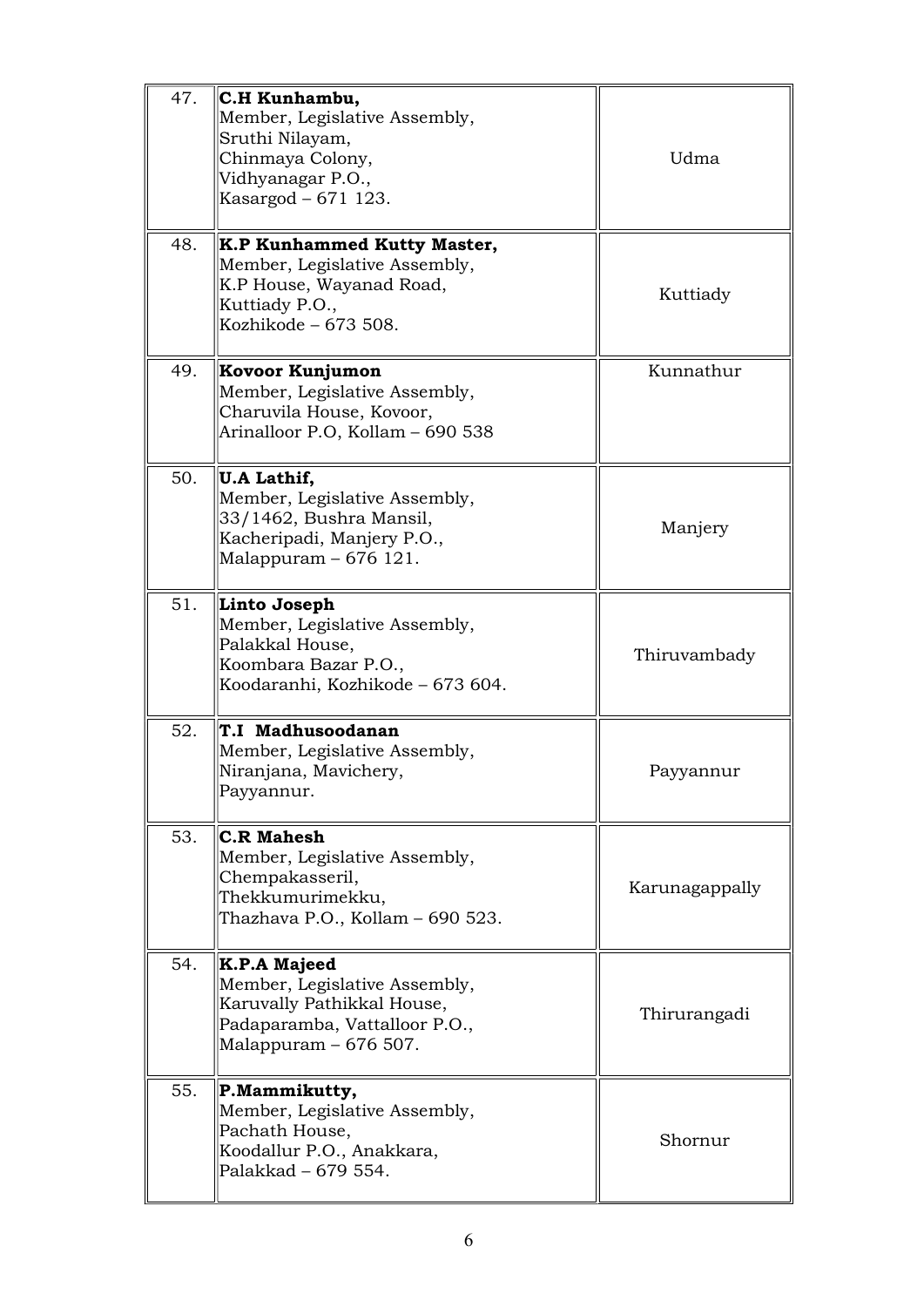| 56. | M. M. Mani<br>Member, Legislative Assembly,<br>Mundakkal Veedu,<br>Irupathekkar, Kunchithanni,<br>Idukki.                              | Udumbanchola  |
|-----|----------------------------------------------------------------------------------------------------------------------------------------|---------------|
| 57. | Mani C Kappan<br>Member, Legislative Assembly,<br>Kappil House, Mundangal P.O.,<br>Pala - 686 574.                                     | Pala          |
| 58. | Dr. Mathew Kuzhalnadan,<br>Member, Legislative Assembly,<br>Kuzhalanattu House, Kadavoor,<br>Paingottoor P.O., Ernakulam - 686 671.    | Moovattupuzha |
| 59. | Mathew T. Thomas<br>Member, Legislative Assembly,<br>Thoompumpattu,<br>Kuttapuzha P.O., Thiruvalla - 689 103.                          | Thiruvalla    |
| 60. | K.J. Maxy<br>Member, Legislative Assembly,<br>$C.C-16/1741(9/1043),$<br>Konnoth House,<br>Thoppumpady, Kochi-682 005.                  | Kochi         |
| 61. | <b>P.A Mohammed Riyas</b><br>Minister of Public Works and Tourism,<br>Pampa, Cliff House Compound,<br>Nanthancode, Thiruvananthapuram. | Beypore       |
| 62. | <b>K.P Mohanan</b><br>Member, Legislative Assembly,<br>Padma Nivas, Puthoor P.O.,<br>(Vazhi) Panoor - 670 692.                         | Koothuparamba |
| 63. | A.C. Moideen<br>Member, Legislative Assembly,<br>Akkaparambil House,<br>Panangattukara P.O.,<br>Wadakkanchery, Thrissur - 680 623.     | Kunnamkulam   |
| 64. | Kurukkoli Moideen<br>Member, Legislative Assembly,<br>Kurukkoli House,<br>Cheravannur, Valavannur - 676 551.                           | Tirur         |
| 65. | Mons Joseph<br>Member, Legislative Assembly,<br>Narimattom House, Poozhikkol P.O<br>Kaduthuruthy, Kottayam – 686 604                   | Kaduthuruthi  |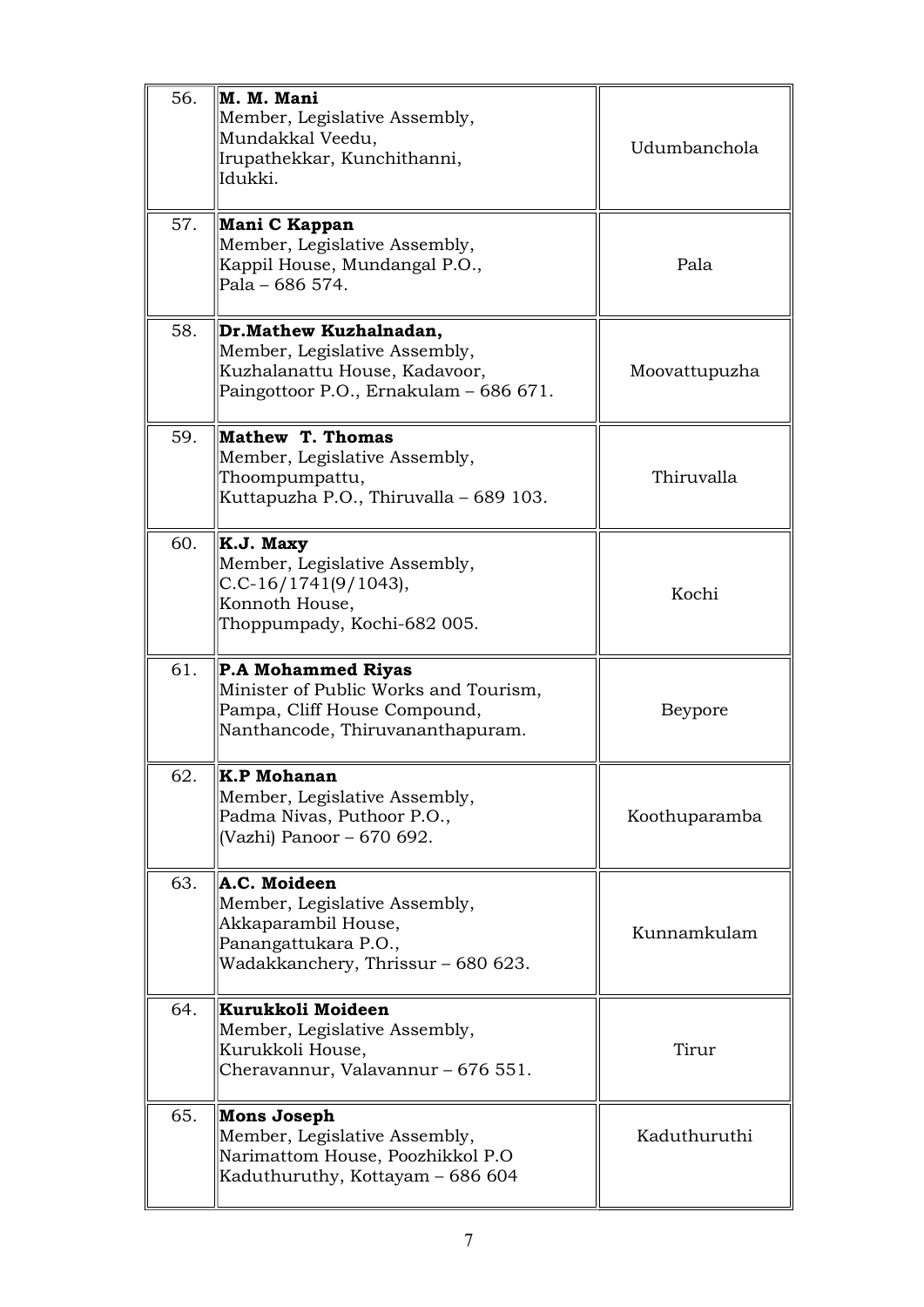| 66. | <b>Muhammed Muhassin</b><br>Member, Legislative Assembly,<br>Puthan Peediyakkel,<br>Kondoorkara.P.O, Pattambi - 679 313.              | Pattambi       |
|-----|---------------------------------------------------------------------------------------------------------------------------------------|----------------|
| 67. | M.Mukesh<br>Member, Legislative Assembly,<br>Kizhakkeveedu, Vadakkevila P.O.<br>Kollam-697 070.                                       | Kollam         |
| 68. | C.C Mukundhan<br>Member, Legislative Assembly,<br>Chonattu House, Anthikkad P.O,<br>Trissur - 680 641.                                | Nattika        |
| 69. | Dr. M.K.Muneer<br>Member, Legislative Assembly,<br>Crescent House, East Nadakkavu,<br>Kozhikode $-11$ .                               | Koduvally      |
| 70. | D.K.Murali<br>Member, Legislative Assembly,<br>"Sree Veedu", Attingal Road,<br>Venjaramoodu P.O - 695 607.                            | Vamanapuram    |
| 71. | <b>Murali Perunelly</b><br>Member, Legislative Assembly,<br>Perunelly House, Oorakam,<br>Pathiyarkulangara.P.O,<br>Parappur -680 552. | Manaloor       |
| 72. | Najeeb Kanthapuram<br>Member, Legislative Assembly,<br>Pandikkadavil House,<br>Kanthapuram, Unnikkulam P.O.,<br>Kozhikode - 673 574.  | Perinthalmanna |
| 73. | P.Nandakumar<br>Member, Legislative Assembly,<br>Nandanam, Alankode P.O.,<br>$PIN - 679585.$                                          | Ponnani        |
| 74. | N.A Nellikkunnu<br>Member, Legislative Assembly,<br>Bangarakkunnu Road,<br>Nellikkunnu, Kasargod -671 121.                            | Kasaragod      |
| 75. | M.Noushad,<br>Member, Legislative Assembly,<br>Thengazhikom, Manakkadu,<br>Vadakkevila P.O., Kollam – 691 010.                        | Eravipuram     |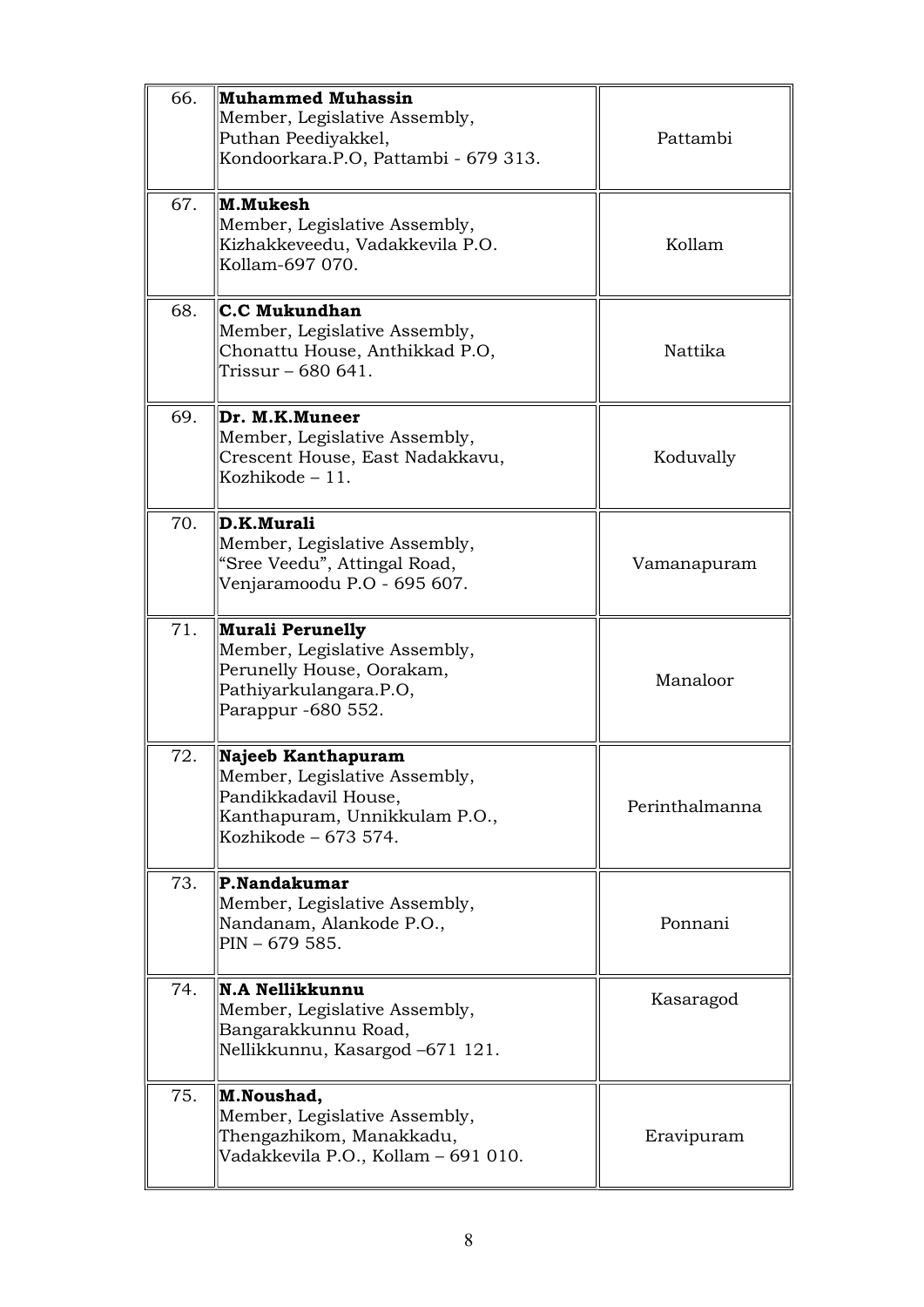| 76. | <b>Oommen Chandy</b><br>Member, Legislative Assembly,<br>Karottu Vallakallil,<br>Puthupally P.O, Kottayam-686 011.                                                                              | Puthuppally   |
|-----|-------------------------------------------------------------------------------------------------------------------------------------------------------------------------------------------------|---------------|
| 77. | A.Prabhakaran<br>Member, Legislative Assembly,<br>Puthan Veedu, Marutharoad P.O.,<br>Palakkad - 678 007.                                                                                        | Malampuzha    |
| 78. | <b>Pramod Narayan</b><br>Member, Legislative Assembly,<br>Parameswarathu, Mattappally,<br>Nooranadu P.O., Alappuzha - 690 504.                                                                  | Ranni         |
| 79. | P.Prasad<br>Minister for Agriculture,<br>Lyndhurst,<br>Devaswom Board Junction, Nanthancode,<br>Thiruvananthapuram.                                                                             | Cherthala     |
| 80. | V.K Prasanth<br>Member, Legislative Assembly,<br>T.C 1/498 (Old T.C 1/485)<br>Lakshmi Nivas, Kariyil,<br>Kazhakkoottam P.O., PIN - 695 582.                                                     | Vattiyoorkavu |
| 81. | K.D.Prasenan<br>Member, Legislative Assembly,<br>"Kizhakkumpuram House",<br>Kattussery .P.O.,<br>Alathur,<br>Palakkad-678 542.                                                                  | Alathur       |
| 82. | U.Prathibha<br>Member, Legislative Assembly,<br>Pallinalpada, Thakazhy.P.O,<br>Alappuzha-688 562.                                                                                               | Kayamkulam    |
| 83. | K.Premkumar<br>Member, Legislative Assembly,<br>Kanhirathingal House,<br>Kulakkad P.O.,<br>Cherpulassery (Via),<br>Palakkad - 679 503.                                                          | Ottapalam     |
| 84. | K.Radhakrishnan<br>Minister for Welfare of Scheduled Castes,<br>Scheduled Tribes and Backward Classes<br>and Devaswoms,<br>Essendene, Cliff House Compound,<br>Nanthancode, Thiruvananthapuram. | Chelakkara    |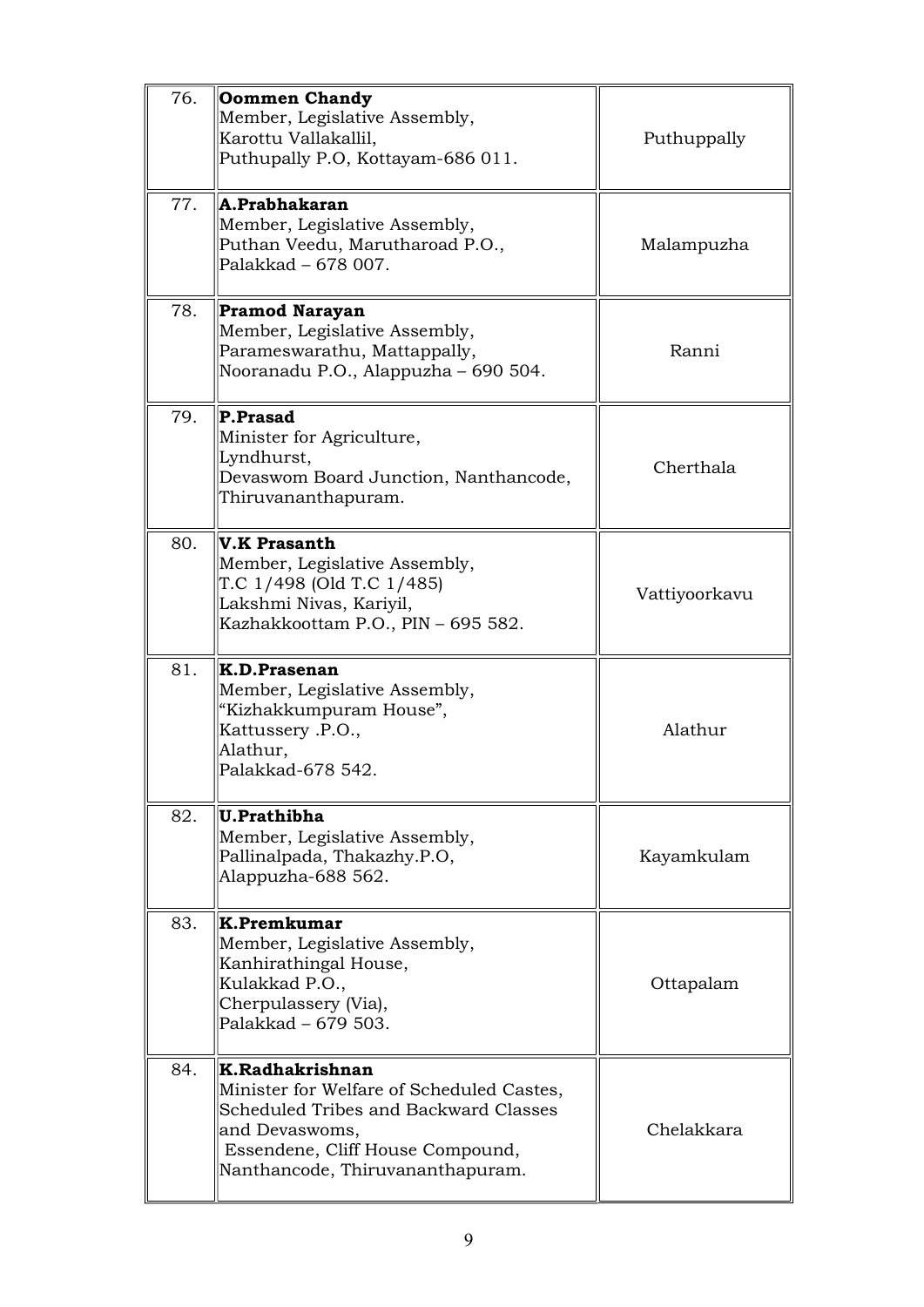| 85. | Thiruvanchoor Radhakrishnan<br>Member, Legislative Assembly,<br>"Manasa", Vayaskarakunnu, Kodimatha,<br>Kottayam-686 013.              | Kottayam      |
|-----|----------------------------------------------------------------------------------------------------------------------------------------|---------------|
| 86. | P. T. A. Rahim<br>Member, Legislative Assembly,<br>Misfa, Koduvally P.O,<br>Kozhikode $-673572$ .                                      | Kunnamangalam |
| 87. | A.Raja<br>Member, Legislative Assembly,<br>5/386, Kundala East Division,<br>S.P Puram P.O., K.D.H Village<br>Devikulam - 685 617.      | Devikulam     |
| 88. | M. Rajagopalan<br>Member, Legislative Assembly,<br>"Phoenix", Kayyur,<br>Kayyur P.O., Kasaragod - 671 313.                             | Trikaripur    |
| 89. | K.Rajan<br>Minister for Revenue and Housing,<br>Grace, Near Cantonment House, Palayam,<br>Thiruvananthapuram.                          | Ollur         |
| 90. | P.Rajeeve<br>Minister for Industries and<br>Coir and Law,<br>Ushus, Nanthancode, Thiruvananthapuram.                                   | Kalamassery   |
| 91. | M.B Rajesh<br>Speaker,<br>"Neethi", Legislature Complex,<br>Vikas Bhavan P.O.,<br>Thiruvananthapuram - 695 033.                        | Thrithala     |
| 92. | <b>K.K Ramachandran</b><br>Member, Legislative Assembly,<br>Kariangadan House, Thalavanikkara,<br>Konnikkara P.O., Thrissur – 680 306. | Puthukkad     |
| 93. | Ramachandran Kadannappalli<br>Member, Legislative Assembly,<br>Number 5, Manikya<br>Jawahar Nagar Colony,<br>Thottada, Kannur – 7.     | Kannur        |
| 94. | T.P.Ramakrishnan<br>Member, Legislative Assembly,<br>Kottarakal Veedu, Velliyoor,<br>Nochad P.O., Naduvanoor (Vazhi)<br>PIN – 673 614. | Perambra      |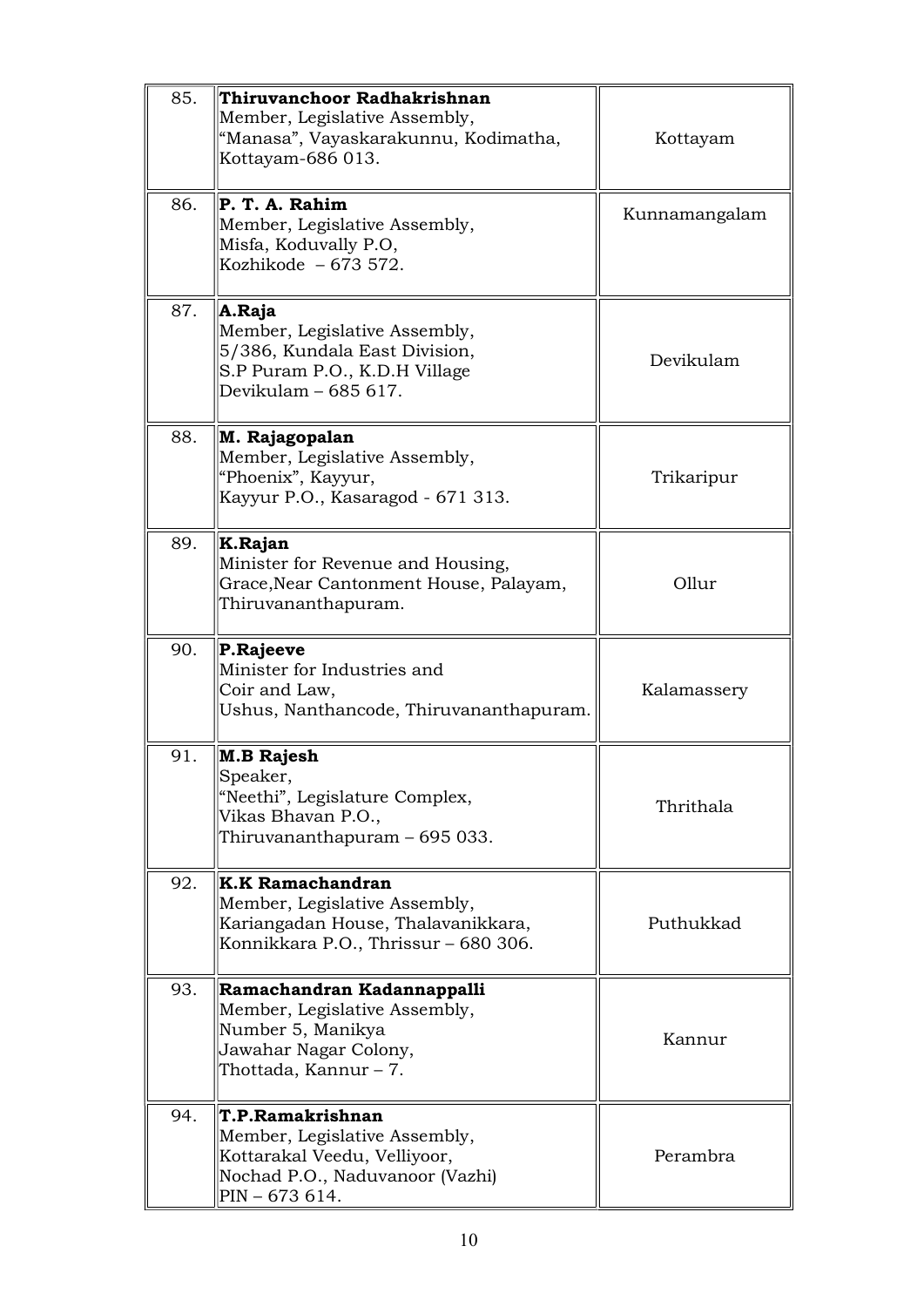| 95. | Ramesh Chennithala<br>Member, Legislative Assembly,<br>"Sargam", E.V.R.A 226,<br>Krishnavilasom Lain,<br>Eswara Vilasom Road,<br>Thycaud P.O., Thiruvananthapuram | Haripad         |
|-----|-------------------------------------------------------------------------------------------------------------------------------------------------------------------|-----------------|
| 96. | Thottathil Ravindran,<br>Member, Legislative Assembly,<br>1/3984A., "Ravis", Bilathikulam,<br>Westhill P.O., Kozhikode - 673 005.                                 | Kozhikode North |
| 97. | <b>K.K Rema</b><br>Member, Legislative Assembly,<br>T.P House, Thaivacha Parambath,<br>Nallacheri, Onchiyam P.O.,<br>Vadakara, Kozhikode.                         | Vadakara        |
| 98. | Roji.M.John<br>Member, Legislative Assembly,<br>Green Garden, Angamaly P.O.,<br>Ernakulam - 683 572.                                                              | Angamaly        |
| 99. | <b>Roshy Augustine</b><br>Minister for Water Resources,<br>"Prasanth", Cliff House Compound,<br>Nanthancode, Thiruvananthapuram.                                  | Idukki          |
|     | $100.$ K.M Sachindev<br>Member, Legislative Assembly,<br>Kachilate Mannarakkal (House),<br>Nellikode P.O., Kozhikode - 673 016.                                   | Balussery       |
|     | 101. Sajeev Joseph<br>Member, Legislative Assembly,<br>Anandha Bhavan, Ulikkal P.O.,<br>Kannur – 670 705.                                                         | Irikkur         |
|     | 102. Saji Cherian<br>Minister for Fisheries, culture and Youth<br>Affairs, Kowdiar House, Vellayambalam,<br>Thiruvananthapuram.                                   | Chengannur      |
|     | 103. $\ $ H.Salam<br>Member, Legislative Assembly,<br>Uchippuzha, Vandanam P.O.,<br>Alappuzha – 688 005.                                                          | Ambalapuzha     |
|     | $104.$ N. Samsudheen<br>Member, Legislative Assembly,<br>Kolappatt Veedu, Paravanna Post, Tirur,<br>Malappuram-676 502.                                           | Mannarkad       |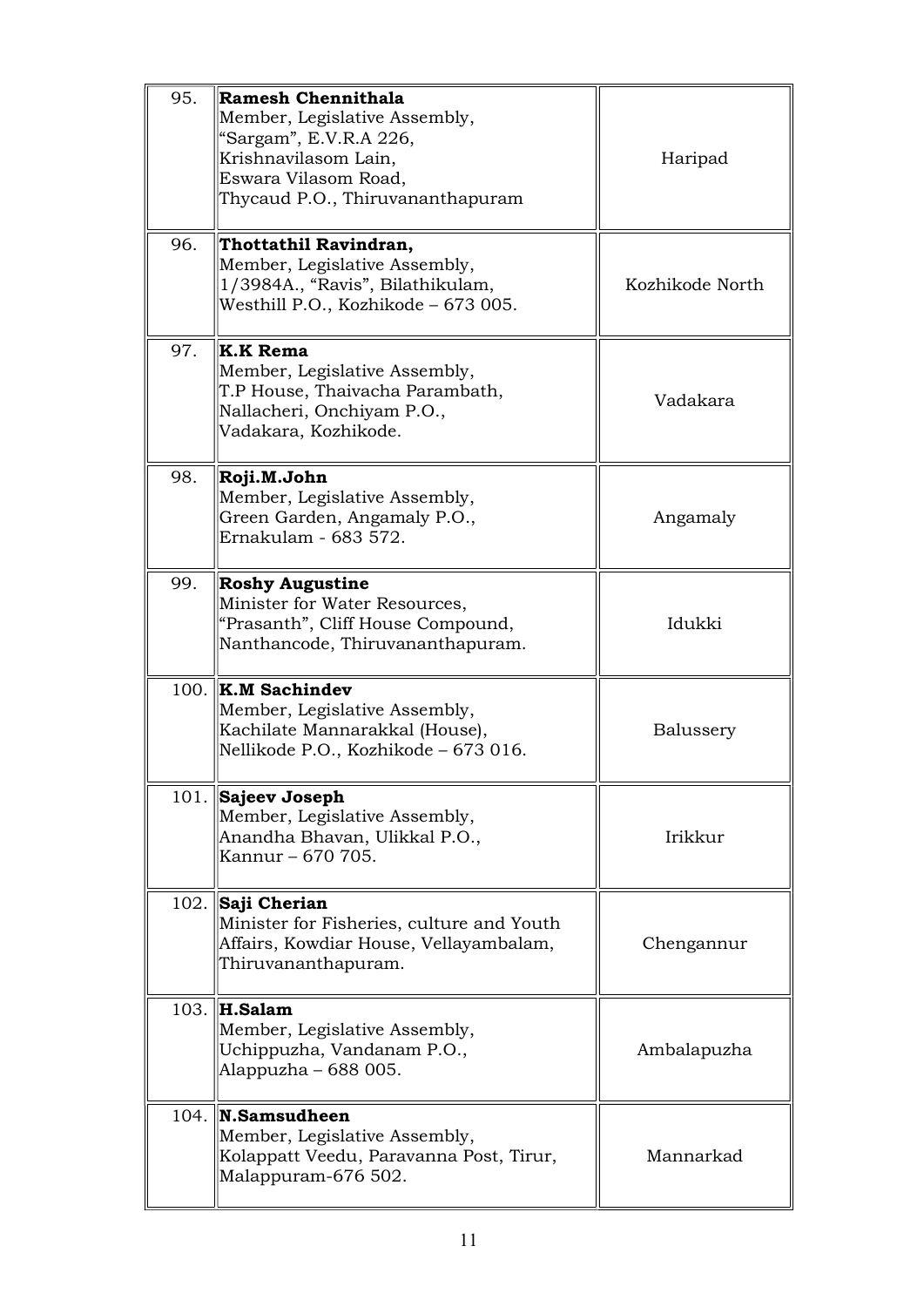|      | 105. Saneeshkumar Joseph<br>Member, Legislative Assembly,<br>Thuruvelil House, Vellanikode,<br>Muttithadi P.O., Thrissur - 680 317.           | Chalakkudi     |
|------|-----------------------------------------------------------------------------------------------------------------------------------------------|----------------|
|      | 106. Santhakumari K<br>Member, Legislative Assembly,<br>"Madhavam", Achirikkad,<br>Thannissery P.O., Thenkurussi,<br>Palakkad, PIN - 678 501. | Kongad         |
|      | $107.$ $\mathbf{A}$ .K.Saseendran<br>Minister for Forest and Wildlife,<br>"Kavery", Near Cantonment House,<br>Palayam, Thiruvananthapuram.    | Elathur        |
| 108. | V.Sasi<br>Member, Legislative Assembly,<br>"Poika", T.C 13/2448,<br>Palloor Lane, Medical College P.O.,<br>Thiruvananthapuram.                | Chirayinkeezhu |
|      | $109.$ V. D. Satheesan<br>Leader of Opposition.,<br>Cantonment House,<br>Vikas Bhavan P.O.,<br>Thiruvananthapuram - 695 033.                  | Paravur        |
|      | $110.$ I.B. Satheesh<br>Member, Legislative Assembly,<br>Aswathi Bhavan,<br>Kandala.P.O, Koovalassery,<br>Thiruvananthapuram-695512.          | Kattakkada     |
|      | 111. Sebastian Kulathunkal,<br>Member, Legislative Assembly,<br>Kulathunkal House,<br>Koovappalli P.O., Kottayam - 686 518.                   | Poonjar        |
|      | 112. Shafi Parambil<br>Member, Legislative Assembly,<br>A-19, New Civil Nagar,<br>Palakkad - 678 001.                                         | Palakkad       |
|      | 113. K.K.Shailaja Teacher<br>Member, Legislative Assembly,<br>15/36, Arathi, Pazhassi,<br>Uruvachal (P.O), Kannur - 670 702.                  | Mattannur      |
|      | $114.$ A.N. Shamseer<br>Member, Legislative Assembly,<br>Ameenas, Kodiyeri, Paral.P.O,<br>Thalassery - 670 671.                               | Thalassery     |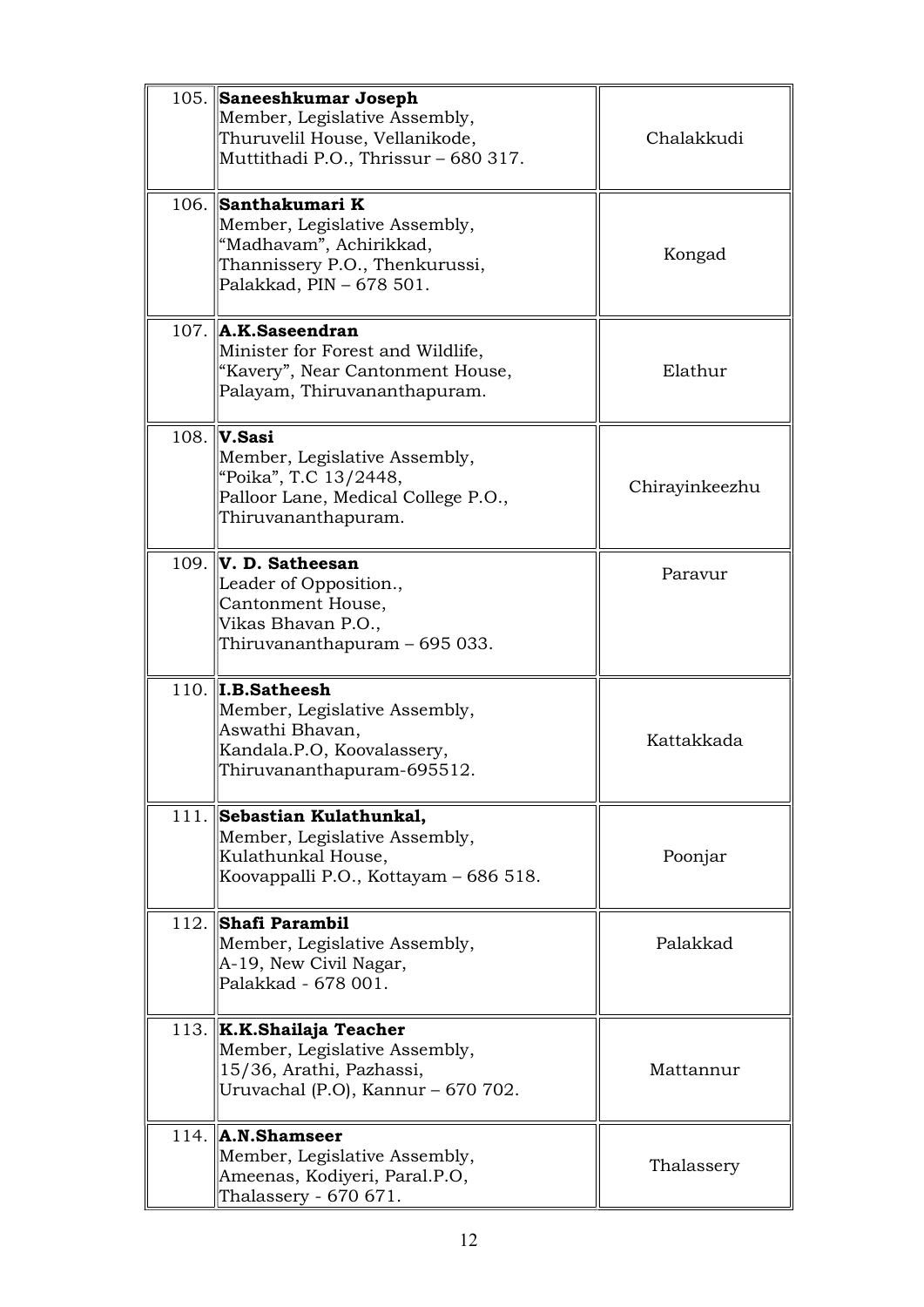|      | 115. $\ $ T.Siddique<br>Member, Legislative Assembly,<br>Farida Manzil, Thuvakode,<br>Pantheerankave P.O.,<br>Kozhikode - 673 019.                   | Kalpetta    |
|------|------------------------------------------------------------------------------------------------------------------------------------------------------|-------------|
|      | 116. $ V.Sivankutty$<br>Minister for General Education and Labour,<br>"Rose House",<br>Vazhuthacaud,<br>Thiruvananthapuram.                          | Nemam       |
|      | 117. Vazhoor Soman<br>Member, Legislative Assembly,<br>Kuttus Nivas, Vandiperiyar P.O.,<br>Idukki - 685 533.                                         | Peerumedu   |
|      | 118. $\Vert P.V \Vert$ Sreenijin<br>Member, Legislative Assembly,<br>71/2701, Keerthanam,<br>Keerthi Nagar, Elamakkara P.O.,<br>Kochi – 682 026.     | Kunnathunad |
|      | 119. $\ $ G.Steephen<br>Member, Legislative Assembly,<br>G.B Nilayam, Puthuvakkal,<br>Kattakod P.O., Kattakada,<br>Thiruvananthapuram – 695 572.     | Aruvikkara  |
|      | 120. Dr.Sujith Vijayanpillai<br>Member, Legislative Assembly,<br>Vijayasree, Madappally,<br>Mukundapuram P.O., Chavara,<br>Kollam – 691 585.         | Chavara     |
| 121. | $\ $ K.V Sumesh<br>Member, Legislative Assembly,<br>Mylapravan House, Nellikkunnu,<br>Chengalayi P.O.,<br>Sreekandapuram (Via),<br>Kannur - 670 631. | Azhikode    |
| 122. | $\parallel$ P.P. Sumod<br>Member, Legislative Assembly,<br>Palakkaparambil House,<br>Pattithara P.O., Alur,<br>Palakkad - 679 534.                   | Tharoor     |
|      | $123.$ V.R.Sunil Kumar<br>Member, Legislative Assembly,<br>Vattaparambil House, Pullut,<br>Kodungallur, Thrissur-680 663.                            | Kodungallur |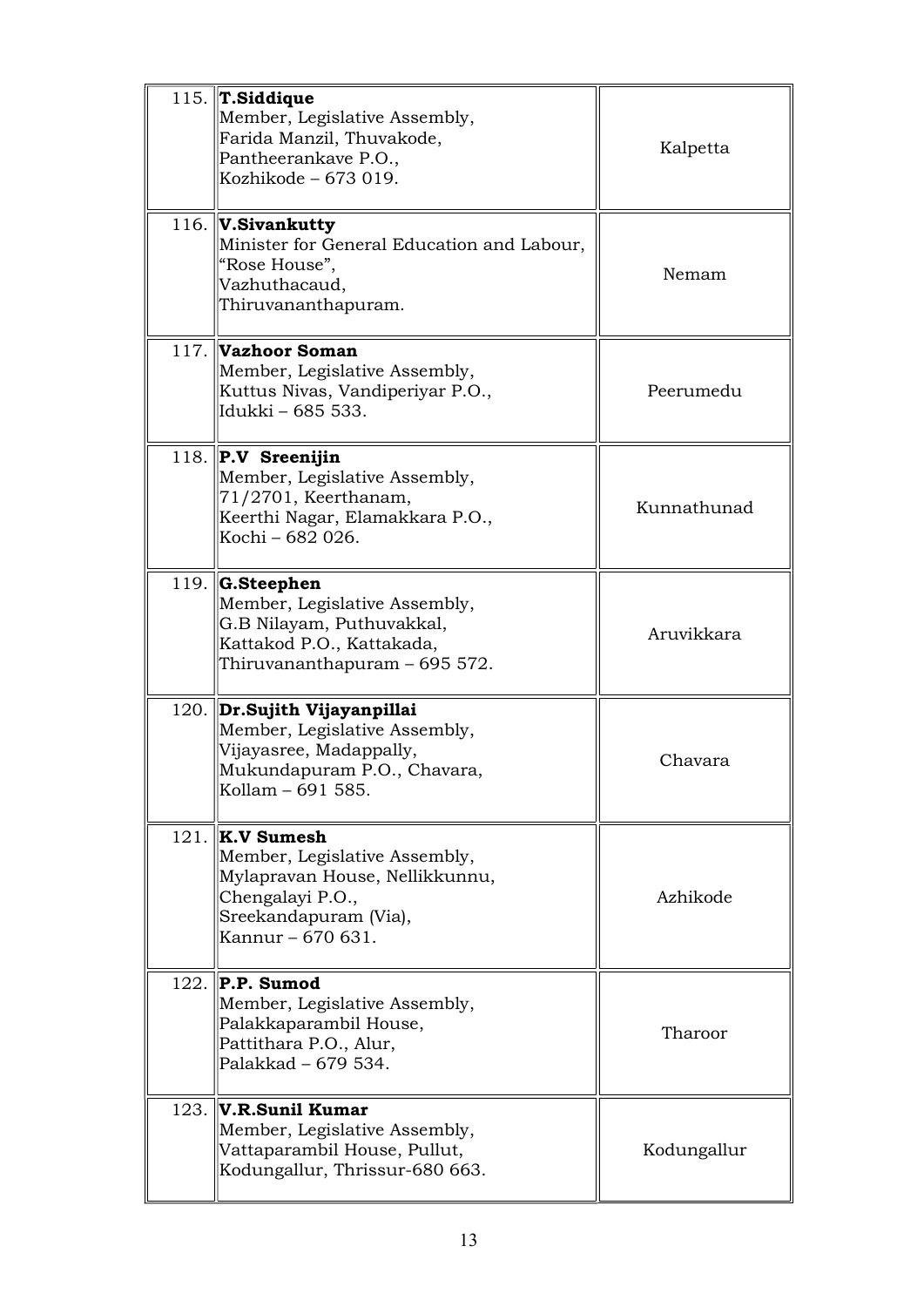|      | 124. Sunny Joseph<br>Member, Legislative Assembly,<br>"Roses",, Iritty.P.O,<br>Kannur - 670 703.                                                               | Peravoor      |
|------|----------------------------------------------------------------------------------------------------------------------------------------------------------------|---------------|
|      | 125. $\Vert P.S \text{ Supal} \Vert$<br>Member, Legislative Assembly,<br>Panayil Veedu, Yeroor P.O.,<br>Kollam.                                                | Punalur       |
|      | 126. <b>Kadakampally Surendran</b><br>Member, Legislative Assembly,<br>T.C 79/678,<br>Kadakampally Veedu,<br>Karikkakam P.O.,<br>Thiruvananthapuram - 695 021. | Kazhakkoottam |
| 127. | <b>E.T.Taison Master</b><br>Member, Legislative Assembly,<br>Elenjikkal House,<br>Kara.P.O, Edavilangu,<br>Kodungallur,<br>Thrissur-680 671.                   | Kaipamangalam |
|      | 128. $\mathbf{P.T.}$ Thomas<br>Member, Legislative Assembly,<br>Puthiyaparambil House,<br>44/1362, Vayalasserry Road,<br>Palarivattom.P.O,<br>Kochi-682 025    | Thrikkakara   |
|      | 129. Thomas K.Thomas<br>Member, Legislative Assembly,<br>Kalathiparambil, Chennamkary,<br>Kainakary P.O., Kuttanad,<br>Alappuzha – 688 501.                    | Kuttanad      |
|      | $130.$ P. Ubaidulla<br>Member, Legislative Assembly,<br>Anakkayam P.O,<br>Malappuram – 676 509                                                                 | Malappuram    |
| 131. | K.N Unnikrishnan<br>Member, Legislative Assembly,<br>Kezhuppillil House,<br>Kadavanthra P.O.,<br>Kochi – 682 020.                                              | Vypin         |
|      | $132.$ V.N Vasavan<br>Minister for Co-operation and Registrtion,<br>"Ganga", Contonment House Compound,<br>Palayam, Thiruvananthapuram.                        | Ettumanoor    |